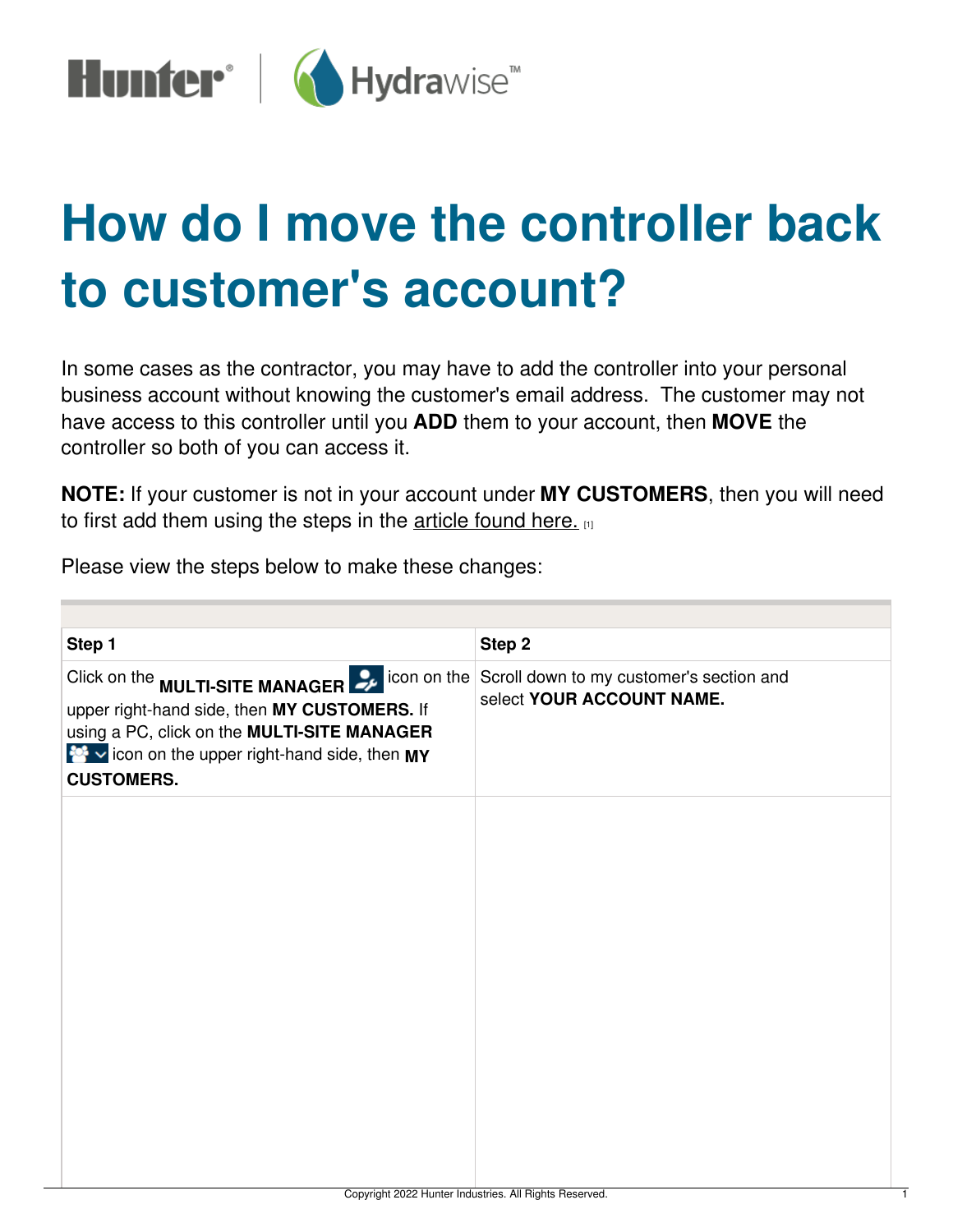

| ••Ill T-Mobile Wi-Fi ' - T            | 6:17 AM<br>Test $\blacktriangleright$ | <b>V</b> 21%<br>يو         |
|---------------------------------------|---------------------------------------|----------------------------|
| <b>Customers and Controllers</b><br>c |                                       |                            |
| ← Customer Details                    |                                       |                            |
| <b>Proffitt Landscapes</b>            |                                       |                            |
| <b>PLANS</b>                          |                                       | ٠                          |
| Contractor                            | Expires on Sat 25 Nov 2023            |                            |
| <b>A</b> Enthusiast                   |                                       | Expires on Thu 24 Mar 2022 |
| <b>CUSTOMERS</b>                      |                                       | ٠                          |
| <b>A</b> Hidden Oaks                  |                                       | t                          |
| Garrison Road                         |                                       | t                          |
| A<br>Savanna Lane                     |                                       | i                          |
| CONTROLLERS                           |                                       | ÷                          |
| ⋄□<br>86<br>Zones<br>Home             | ĥ<br>Remote<br>Reports                | 7<br>Help                  |
|                                       |                                       |                            |

| Step 3                                                                                                               | Step 4                                                                      |
|----------------------------------------------------------------------------------------------------------------------|-----------------------------------------------------------------------------|
| Click on the controller name you would like to move<br>and click the DOT ICON. Select MOVE TO NEW<br><b>ACCOUNT.</b> | Select the account to which you're moving the<br>controller and click MOVE. |
|                                                                                                                      |                                                                             |
|                                                                                                                      |                                                                             |
|                                                                                                                      |                                                                             |
|                                                                                                                      |                                                                             |
|                                                                                                                      |                                                                             |
|                                                                                                                      |                                                                             |
|                                                                                                                      |                                                                             |
|                                                                                                                      |                                                                             |
|                                                                                                                      |                                                                             |
|                                                                                                                      |                                                                             |
|                                                                                                                      |                                                                             |